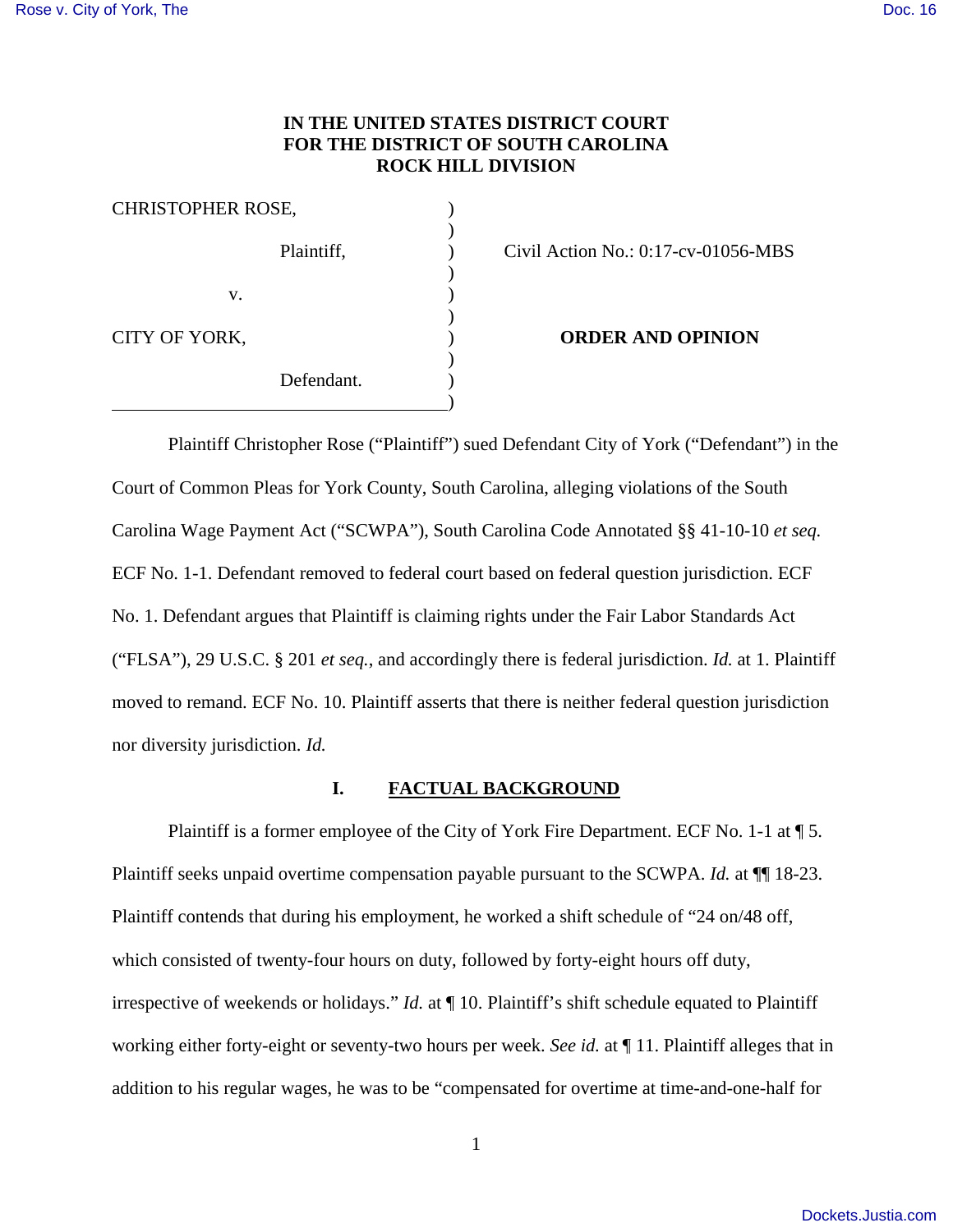all hours worked over forty (40) in a seven (7) calendar day work week." *Id.* at ¶ 9. Plaintiff argues that for each seventy-two hour work week, he is entitled to thirty-two hours of overtime, and for each forty-eight hour work week, he is entitled to eight hours of overtime. *Id.* at ¶ 12. Plaintiff alleges Defendant never compensated him for overtime. *Id.* at ¶ 14.

Plaintiff alleges Defendant violated South Carolina Code Annotated §§ 41-10-40 and 41- 41-50 by failing to render payment for overtime worked. *Id.* at ¶ 20. Plaintiff alleges Defendant's failure to render payment for overtime worked is "willful, without justification, and in violation of the duty of good faith and fair dealing." *Id.* at ¶ 22.

#### **II. ANALYSIS**

Plaintiff argues that remand is proper as he is pursuing relief solely under the SWPCA. ECF No. 10-1 at 2. Defendant argues that Plaintiff's SCWPA claim asserts rights that are preempted by the FLSA; therefore, Plaintiff is asserting a federal question and jurisdiction is proper. ECF No. 12. Removal from state court is governed by 28 U.S.C. § 1441. Under § 1441, "any civil action brought in a State court of which the district courts of the United States have original jurisdiction, may be removed by the defendant or the defendants . . . ." A federal court may have original jurisdiction through federal question jurisdiction, 28 U.S.C. § 1331, or diversity jurisdiction, 28 U.S.C. § 1332. "A defendant or defendants desiring to remove any civil action . . . shall file in the district court . . . a pending notice or removal" within thirty days after receipt of the initial pleading. 28 U.S.C. § 1446. Once an action has been removed, a plaintiff may file a motion to remand "on the basis of any defect other than lack of subject matter jurisdiction . . . within 30 days after the filing of the notice of removal . . . ." 28 U.S.C. § 1447.

The removing party has the burden of establishing federal jurisdiction, and the court should construe any uncertainty of federal jurisdiction in favor of remand. *Mulcahey v. Columbia* 

2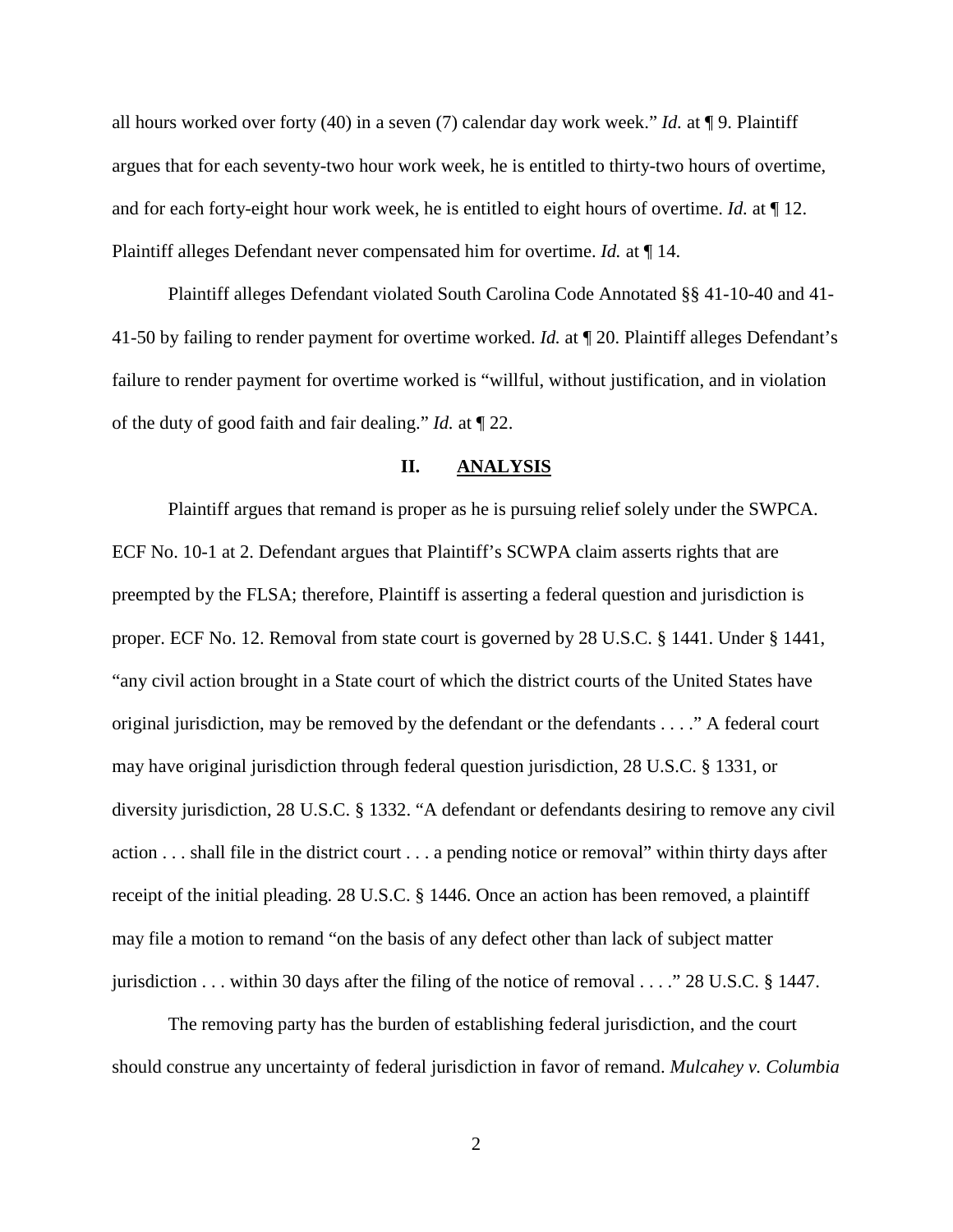*Organic Chems. Co., Inc.*, 29 F.3d 148, 151 (4th Cir. 1994). First, the court must apply the wellpleaded complaint rule. *Caterpillar, Inc. v. Williams*, 482 U.S. 386, 392 (1987). Under the wellpleaded complaint rule, "federal jurisdiction exists only when a federal question is presented on the face of the plaintiff's properly pleaded complaint." *Id.* A defense based on federal law is not sufficient to establish federal question jurisdiction. *E.g.*, *Merrell Dow Pharm., Inc. v. Thompson*, 478 U.S. 804, 809 (1986) ("A defense that raises a federal question is inadequate to confer federal jurisdiction."). However, under the artful pleading doctrine, the court determines whether a plaintiff has tried to avoid removal jurisdiction by "artfully" framing federal law claims as state law claims. *Kennedy v. Orangeburg Cty. Sheriff's Off*., No. 08-0873, 2008 WL 4833022, at \*1 (D.S.C. Oct. 31, 2008). While a plaintiff "may avoid federal jurisdiction by exclusive reliance on state law," a plaintiff "may not defeat removal by artfully pleading to omit necessary federal questions." *Id.*; *Rivet v. Regions Bank of Louisiana*, 522 U.S. 470, 475 (1998). If "federal law completely preempts a plaintiff's state-law claim," then there is a necessary federal question. *Rivet*, 522 U.S. at 475 (citing *Metropolitan Life Ins. Co. v. Taylor*, 481 U.S. 58, 65-66 (1987)). In *Rivet*, the Supreme Court explained that "once an area of state law has been completely preempted, any claim purportedly based on that pre-empted state law claim is considered, from its inception, a federal claim, and therefore arises under federal law." 522 U.S. at 476 (citing *Caterpillar Inc. v. Williams*, 482 U.S. 386, 393 (1987)).

There are three ways a federal law may preempt state law: "express preemption," "field preemption," or "conflict preemption." *Anderson v. Sara Lee Corp.*, 508 F.3d 181, 191 (4th Cir. 2007). Under "conflict preemption," the court determines (1) whether it is "impossible to comply with both state and federal law," or (2) "whether the state law stands as an obstacle to the accomplishment of the full purposes and objectives of federal law." *Id.* at 191-92 (citing *Worm v.* 

3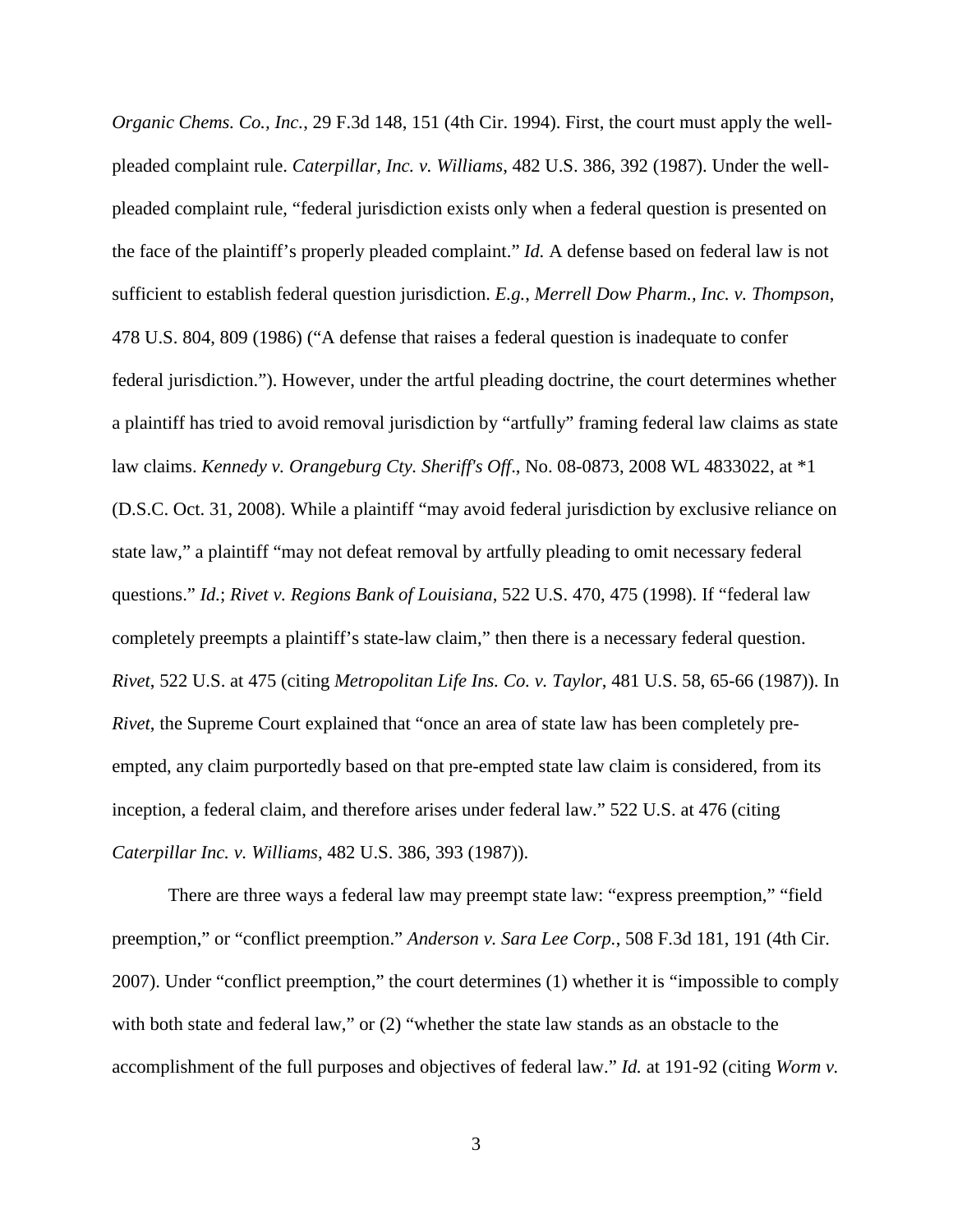*Am. Cyanamid Co.*, 970 F.2d 1301, 1305 (4th Cir. 1992)) (internal quotations omitted). In *Anderson*, the Fourth Circuit Court of Appeals found that the FLSA is an "unusually elaborate enforcement scheme" and "Congress prescribed exclusive remedies in the FLSA for violations of its mandates." *Id.* at 192, 194. Two specific FLSA mandates are: (1) "that covered workers be paid a minimum wage, *see* [29 U.S.C.] § 206," and (2) "that they receive overtime compensation, *see* [29 U.S.C. § 207]." *Id.* at 192; *see also McMurray v. LRJ Rest. Inc.*, No. 10- 1435, 2011 WL 247906, at \*2 (D.S.C. Jan. 26, 2011). Accordingly, the FLSA preempts any state law claim for minimum wage or overtime pay as any state claim "stands as an obstacle to the accomplishment of the full purposes and objectives of the FLSA." *Anderson*, 508 F.3d at 193. However, a plaintiff may have a claim independent of the FLSA if the state law provides "workers with more beneficial minimum wages and maximum workweeks than those mandated by FLSA." *Id.*

Here, Plaintiff is seeking overtime wages, a right established by an FLSA mandate. *See*  29 U.S.C. § 207. Plaintiff does not assert that the SCWPA provides more beneficial overtime benefits, nor does Plaintiff assert that the SCWPA even provides for overtime benefits. The court concludes Plaintiff's claim is preempted by the FLSA and removal is proper under federal question jurisdiction.